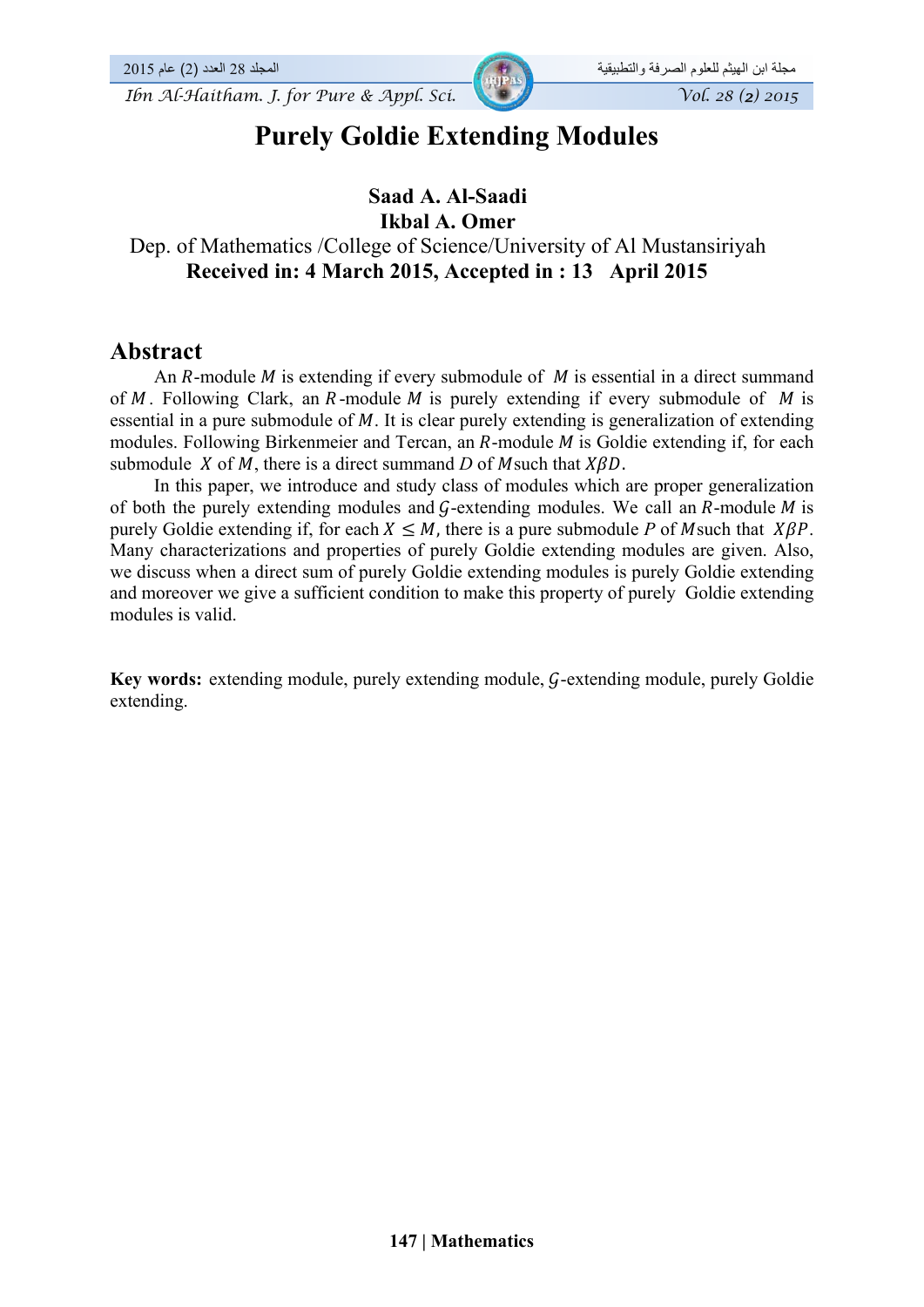#### **Introduction**

Throughout all rings are associative and *R* denotes a ring with identity and all modules are unitary *R*-modules. A submodule *X* of a module *M* is called essential if every non-zero submodule of M intersects X nontrivially (notionally,  $X \leq^e M$ ). Also, a submodule X of M is closed in M, if it has no proper essential extension in  $M[1]$ .

Recall that a module M is extending if every submodule of  $M$  is essential in a direct summand of  $M$ . Equivalently, every closed submodule of  $M$  is direct summand [1]. Many generalizations of extending modules are extensively studied. Following Fuchs [2] and Clark [3], an  $R$ -module  $M$  is purely extending if every submodule of  $M$  is essentialin a pure submodule of *M* (recall that a submodule *N* of an *R*-module *M* is pure if *IM∩N =IN* for every finitely generated ideal *I* of *R*). Also in [4], the following relations on the set of submodules of an R-module *M* are considered. (1)  $X\alpha Y$  if and only if there exists a submodule *A* of *M* such that  $X \leq^e A$  and  $Y \leq^e A$ ; (ii)  $X \beta Y$  if and only if  $X \cap Y \leq^e X$  and  $X \cap Y \leq^e Y$ . Following [4],  $\alpha$ is reflexive and symmetric, but it may not be transitive. Also,  $\beta$  is an equivalence relation. Moreover, an *R*-module  $M$  is extending if and only if for each submodule  $X$  of  $M$ , there exists a direct summand D of M such that  $X\alpha D$  [4]. In 2009 Birkenmeier and Tercan [4], an Rmodule M is called Goldie extending (shortly, G-extending) if, for each X submodule of M, there is a direct summand  $D$  of  $M$  such that  $X\beta D$ .

In section one, we introduce purely  $G$ -extending modules. An  $R$ -module  $M$  is  $G$ -extending if, for each  $X \leq M$ , there is a pure submodule P of M such that  $X\beta$  P. It is clear that every  $\mathcal{G}$ extending (purely extending) module is purely G-extending module and the converse is not true in general. Additional conditions are given to make the converse true. In fact we prove that: let M be a pure split. Then M is a purely G -extending module if and only if M is a  $G$ extending

module. Moreover, the hereditary property of purely  $G$  -extending modules is discussed. We call an R-module M is purely  $G^+$ -extending if every direct summand of *M* is purely  $G^$ extending. We do not know whether every purely  $G$ –extending module is purely  $G^+$ extending. Indeed, we conclude that every purely extending module is purely  $G^+$ -extending. Finally, we prove that an *Z*-module is extending if and only if *M* is a purely extending and *M* is a  $G$ -extending.

In section two, various characterizations of purely  $G$  -extending modules are given. For example, we prove that an  $R$ -module  $M$  is purely  $G$ -extending if and only if every direct summand A of the injective hull  $E(M)$  of M, there exists a pure submodule P of M such that( $A \cap M$ )  $\beta P$ . On other direction, the direct sum property of purely  $\mathcal{G}-$ extending modules is discussed. We prove that, if  $M_i$  is purely G-extending module for each  $i \in I$  and every closed submodule of  $M=\bigoplus_{i\in I} M_i$  is fully invariant, then  $M=\bigoplus_{i\in I} M_i$  is purely G-extending module.

#### *1. Purely Goldie Extending Modules.*

Recall that an  $R$ -module  $M$  is  $G$ -extending if, for each X submodule of  $M$ , there is a direct summand *D* of *M*such that  $X\beta D$ . Equivalently, *M* is Goldie extending if and only if for each closed submodule C of *M*, there is a direct summand *D* of *M*such that  $\widehat{CBD[4]}$ , Also, an *R*module  $M$  is purely extending module if every submodule of  $M$  is essential in a pure submodule of  $M$  [3].

We introduce and study the class of modules which is a generalization of both $\mathcal{G}$ -extending modules and purely extending modules.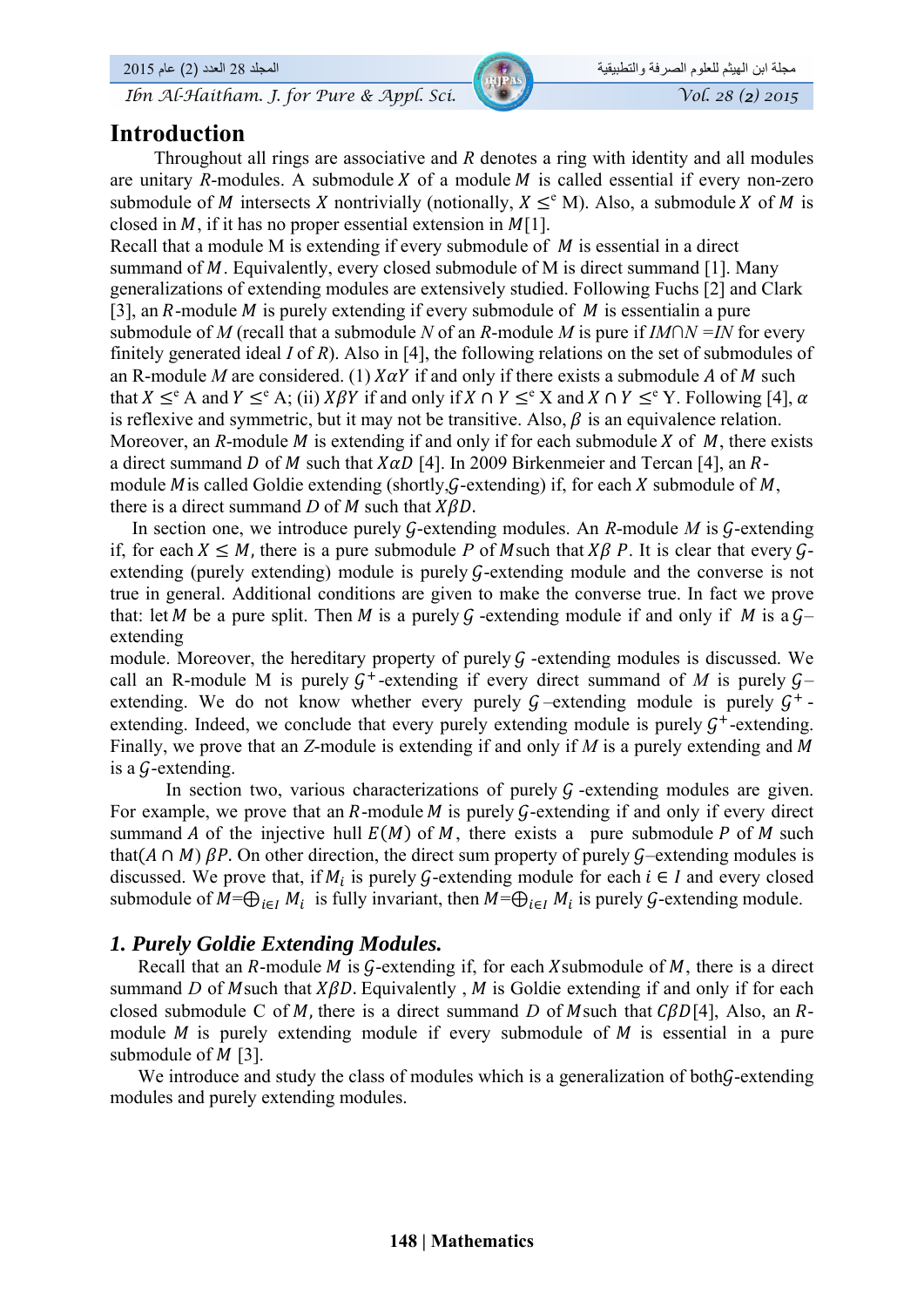#### **Definition (1.1)**

An R-module M is called purely Goldie extending (shortly, purely  $G$ -extending) if, for each  $X \leq M$ , there is a pure submodule P of M such that  $X\beta P$ .

### **Remarks and Examples (1.2)**

- 1) Every purely extending module is a purely  $\mathcal G$  -extending, but the converse is not true in general. For example, the *Z*-module  $M = Z_n \oplus Q$  is a purely  $G$ –extending since M is  $\mathcal G$ -extending [4]. But by [4, Example (3.20)] and proposition (1.14),  $M = Z_n \oplus Q$  is not purely extending *Z*-module.
- 2) Every  $G$  extending module is purely  $G$ -extending, but the converse is not true in general. For example, by [5, Example (3.4)], the Z-module  $M = \bigoplus_{i \in I} Z$  is purely extending but it is not extending. So M is a purely  $G$ –extending while, by proposition  $(1.14)$ , M is not G-extending.
- 3) Every uniform module is purely  $G$ -extending, but the converse is not true in general. For example,  $Z_6$  as Z-module is purely  $G$ - extending but it is not uniform.

Recall that an  $R$ -module  $M$  is a pure-split if every pure submodule of  $M$  is a direct summand [6]. The following proposition gives conditions under which the concepts of  $\mathcal{G}$ extending modules and purely  $G$ - extending modules are equivalent.

#### **Proposition (1.3)**:

Let M is a pure split R-module. Then M is a purely G -extending if and only if M is a  $\mathcal{G}$ extending. ■

Following [7], a non-zeroR-module M is pure-simple if the only pure submodules of M are 0 and  $M$  itself.

#### **Proposition (1.4)**

Let M be a pure- simple R-module. Then M is a purely  $G$ - extending if and only if M is a uniform module.

**Proof:**( $\Rightarrow$ ) Let *X* be a submodule of *M*. By assumption, there is a pure submodule *P* of M such that  $X\beta P$ . So,  $X \cap P$  is essential in P. But M is a pure- simple then  $P=M$ , then X is essential in  $M$ . Thus,  $M$  is a uniform module.

 $(\Leftarrow)$  Let X be a submodule of M. Since M is a uniform module, then X is essential in M, but *M* is a pure submodule of *M*, then *X* $\beta$ *M*. Hence, *M* is a purely *G*-extending. ■

#### **Corollary (1.5)**

Let Mbe a pure- simpleR-module. Then the following statements are equivalent.

- (1)  $M$  is a purely extending module.
- (2)  $M$  is a purely  $G$ -extending module.
- $(3)$  *M* is uniform module.

Following [4], a submodule of  $G$ -extending module need not to be  $G$ -extending. Moreover, a submodule of purely extending module need not to be purely extending [5]. In fact, we do not know whether a submodule of a purely  $G$ -extending module is purely G-extending. Indeed, we have the following result.

#### **Proposition (1.6)**

Every submodule N of a purely  $G$ -extending R-module M with the property that the intersection of N with any pure submodule of M is a pure submodule of N is purely  $\mathcal{G}$ extending.

#### **149 | Mathematics**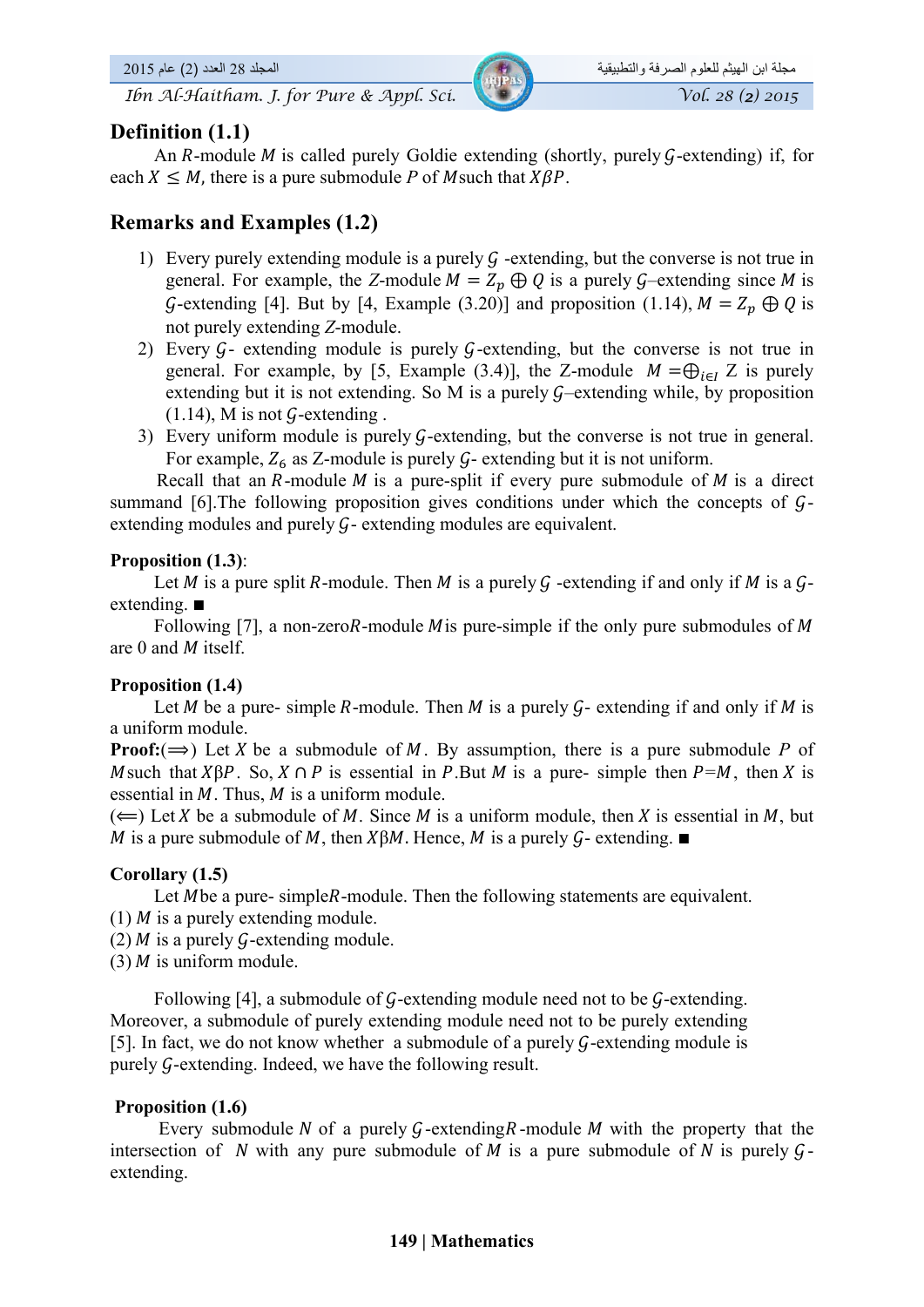**Proof :** Let A be a submodule of N. Since M is a purely G-extending, then there is a pure submodule P of M such that  $ABP$ . By assumption, P  $\cap$  N is a pure submoduleof N.But,  $(A \cap$  $P \leq^{\rm c} P$  and  $(A \cap P) \leq^{\rm c} A$ , so  $(A \cap (P \cap N)) \leq^{\rm c} (P \cap N)$  and  $(A \cap (P \cap N)) \leq^{\rm c} (A \cap N) = A$ . Therefore,  $A\beta(P \cap N)$ . Thus, N is purely G-extending module.  $\blacksquare$ 

From [4], recall that *M* is  $G^+$ -extending module if every direct summand of *M* is  $G$ extending.This lead us to introduce the following.

#### **Definition (1.7):**

An R-module M is called purely  $G^+$ -extending if every direct summand of M is purely  $G$ extending.

In fact, we do not know whether, every purely G-extending module is purely  $G^+$ extending. In fact, we have the following result.

#### **Proposition (1.8)**:

Every purely extending module is purely  $G^+$ -extending module.

**Proof :** Let Nbe a direct summand of a purely extending module M. By [5], N is purely extending module. Hence N is purely G-extending module. Thus, M is a purely  $G^+$ extending. ■

But the converse of proposition (1.8) is not true in general, for example, the Zmodule  $M = Z_n \oplus Q$  (for any prime number p) is not purely extending by (1.2), but M is purely  $\mathcal{G}^+$ -extending, since the only direct summands of M,  $(Z_p \oplus 0)$ ,  $(0 \oplus Q)$ ,  $(0 \oplus 0)$  and M, which are purely G-extending.

Recall that an *R*-module *M* has the pure intersection property (PIP) if the intersection of any two pure submodule of *M* is pure [8].

#### **Proposition (1.9) :**

Let *M* be a purely G-extending and *M* has the *PIP*. Then *M* is a purely  $G^+$ -extending. **Proof :** Let  $N$  be a direct summand of  $M$  and  $A$  be a submodule of  $N$ . Since  $M$ is a purely  $G$ extending, then there is a pure submodule  $P$  of  $M$  such that  $A\beta P$ . But  $M$  satisfies  $PIP$ , then  $P \cap N$  is a pure submodule of M, But  $P \cap N \subseteq N$ , hence  $P \cap N$  is a pure submodule of *N*. Therefore,  $A = (A \cap N)\beta(P \cap N)$  by [9], and so *M* is a purely  $G^+$ -extending. ■

#### **Corollary (1.10) :**

Let  $M$  be a prime module over a Bezout domain. If  $M$  is a purely  $G$ -extending module, then *M* is a purely  $G^+$ -extending.  $\blacksquare$ 

Recall that an R-module M is a multiplication if for each submodule A of M, there exists an ideal I of R such that  $A = IM$  [10]. Since every multiplication module has the PIP[8]. Thus, we have the next corollary.

#### **Corollary (1.11):**

Let M be a multiplication purely G-extending module. Then M is a purely  $G^+$ extending. ■

#### **Corollary (1.12) :**

Let M is cyclic module over a commutative ring R. If M is a purely  $G$ -extending, then N is purely G-extending.  $\blacksquare$ 

#### **Corollary (1.13) :**

Let R be a purely G-extending commutative ring, then R is a purely  $G^+$ extending. ■

#### **150 | Mathematics**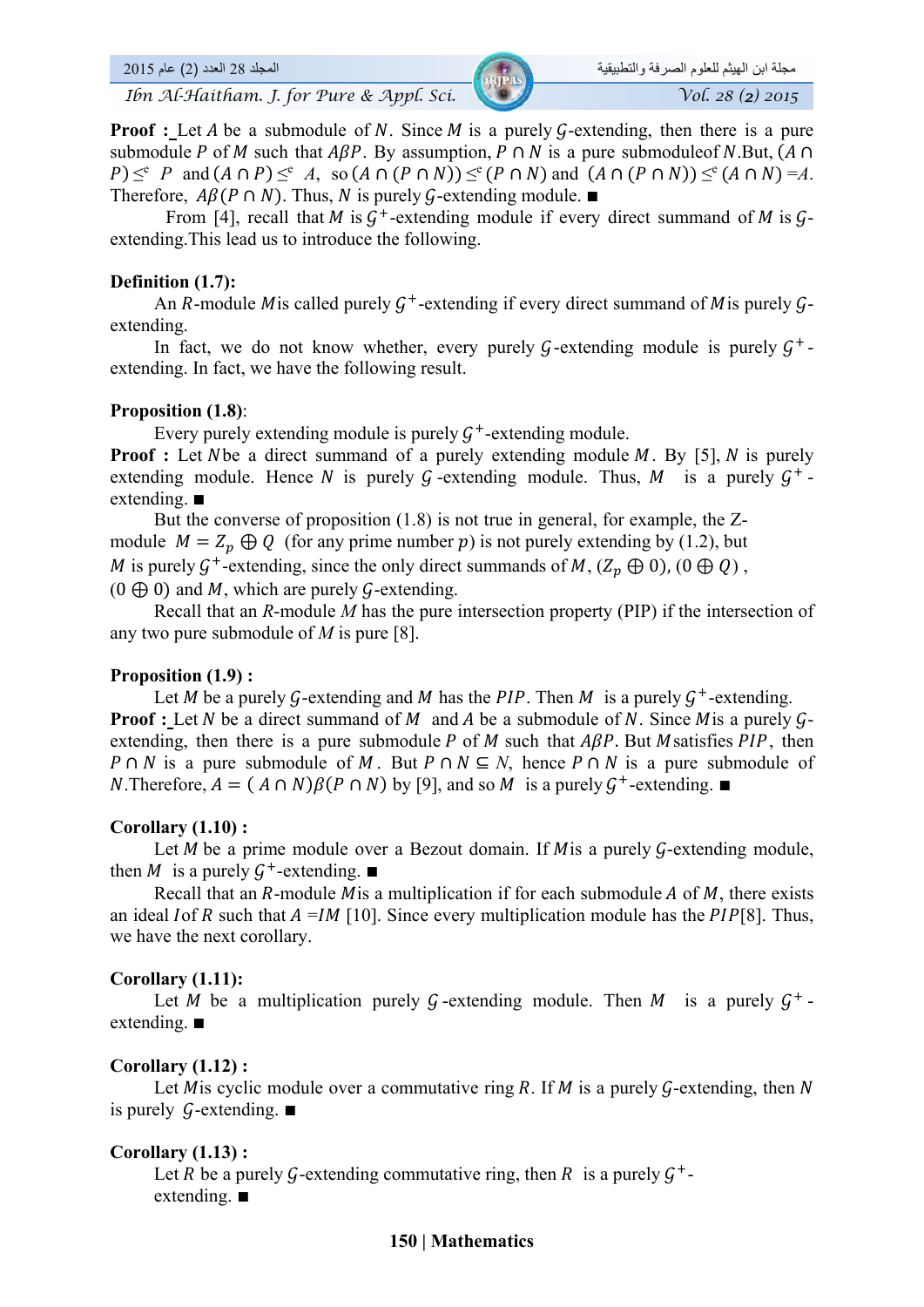The following result gives a characterization of extending abelian groups.

#### **Proposition (1.14):**

A Z-module *M* is extending module if and only if *M* is a purely extending and *M* is a  $\mathcal{G}$ extending as Z-module.

**Proof** :  $(\Rightarrow)$  it is clear that.

 $(\Leftarrow)$  Let N be a closed submodule of M. Since M is a purely extending, then N is a pure submodule of M by [5]. Also, since M is a G-extending as Z-module by [4], then N is a direct summand of *M*. Therefore, *M* is extending module.  $\blacksquare$ 

**2.** Characterizations of Purely Goldie Extending Modules

It is known that  $M$  is a purely extending module if and only if every closed submodule in  $M$  is a pure in  $M$  [5]. Also from [4],  $M$  is  $G$ -extending module if and only if for every closed submodule C of M, there is a direct summand D of M such that  $\mathcal{CBD}$ .

Here, we give analogous characterization of purely  $G$ -extending modules.

#### **Proposition (2.1):**

An R-module M is purely G-extending if and only if for every closed submodule C of M, there is a pure submodule P of M such that  $\mathcal{CB}P$ .

**Proof :**  $(\Rightarrow)$  it is clear.

 $(\Leftarrow)$  Let Abe a submodule of M.By Zorn's lemma, there exists a closed submodule C of M such that  $\vec{A}$  is essential in  $\vec{C}$ . So, we have  $\vec{A}$   $\vec{B}$   $\vec{C}$ . By assumption, there exists a pure submodule P of M such that  $\mathcal{C}\beta P$ . Since  $\beta$  is transitive relation, then A  $\beta$  P. Therefore, M is purely G-extending module.  $\blacksquare$ 

#### **Proposition (2.2):**

An R-module M is purely  $G$ -extending if and only if every direct summand A of the injective hull  $E(M)$ , there exists a pure submodule P of M such that  $(A \cap M)$   $\beta P$ .

**Proof :** ( $\implies$ ) Let A be a direct summand of the injective hull  $E(M)$  of M, then ( $A \cap M$ ) is a submodule of  $M$ , since  $M$  is purely $G$ -extending, then there exists a pure submodule P of  $M$ such that  $(A \cap M)\beta P$ .

 $(\Leftarrow)$  Let A is a submodule of M and let B be a relative complement of Asuch that  $A \oplus B$  is essential in  $M$  [11]. Since  $M$  is essential in  $E(M)$ , then  $A \oplus B$  is essential in  $E(M)$ . Thus,  $E(A) \oplus E(B) = E(A \oplus B) = E(M)$ [10]. By hypothesis, there exists a pure submodule P of M such that  $(E(A) \cap M)\beta P$ . But A is essential in  $E(A)$ . Therefore,  $A = (A \cap M) \leq^c (E(A) \cap M)$ M). But  $(A \cap M) = (A \cap M) \cap (E(A) \cap M) \leq^c (E(A) \cap M)$  and  $(A \cap M) = (A \cap M) \cap (E(A) \cap M)$  $M \leq^e (A \cap M)$ . So,  $A = (A \cap M) \beta (E(A) \cap M)$ . Since  $\beta$  is transitive, then  $A = (A \cap M) \beta P$ . So M is purely G-extending.  $\blacksquare$ 

#### **Proposition (2.3):**

The following statements are equivalent for an an  $R$ - module  $M$ :

(1) *M* is purely  $G$  – extending module.

(2) For each Y is a submodule of  $M$ , there exists X a submodule of  $M$  and a pure submodule P of M, such that  $X \leq^e Y$  and  $X \leq^e P$ .

**Proof:** (1) $\Rightarrow$ (2) Let Y be a submodule of M. Then there exists a pure submodule P of M such that  $Y\beta P$ , so  $Y \cap P \leq^e P$  and  $Y \cap P \leq^e Y$ . The proof is complete put  $Y \cap P$ .

(2) $\Rightarrow$ (1) Let Y be a submodule of M. By (2), there exists a submodule X of M and a pure submodule P of M such that  $X \leq^e Y$  and  $X \leq^e P$ . Now, since  $X \leq Y \cap P \leq Y$  and  $X \leq Y \cap P$  $P \leq P$  then  $Y \cap P \leq^e Y$  and  $\cap P \leq^e P$ . So  $Y \beta P$  and so M is purely  $G$  – extending module. ■

Following [4], a direct sum of  $G$ -extending modules need not be  $G$ -extending module. Also, a direct sum of purely extending modules need not be purely extending module [5]. Here, we discuss when a direct sum of purely  $G$ -extending modules is a purely  $G$ -extending.

#### **151 | Mathematics**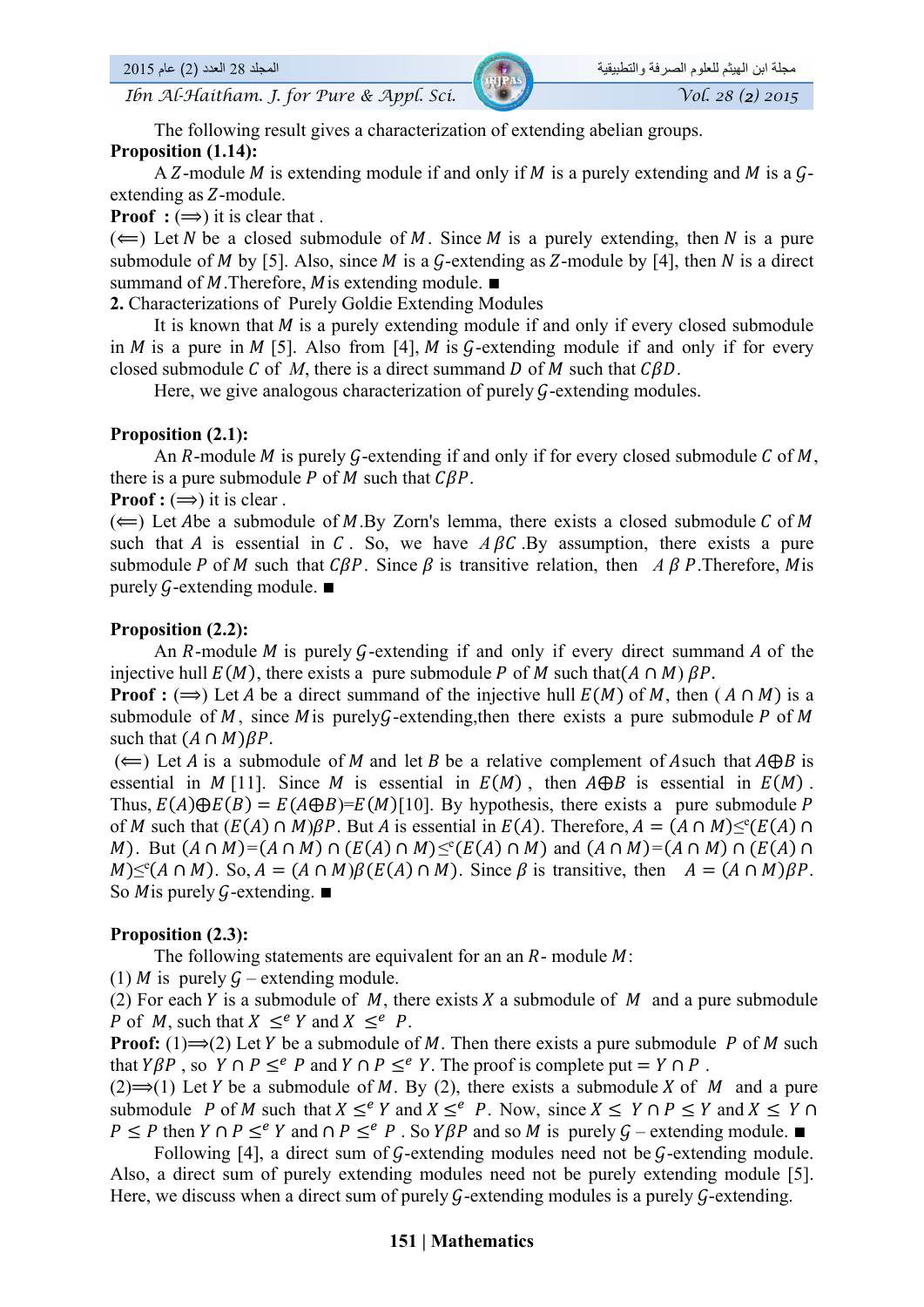Recall that a submodule N of an R-module M is fully invariant if  $f(N) \subset N$  for each R-endomorphism  $f$  of  $M$  [12]. M is called Duo if every submodule of M is fully invariant [13].

#### **Proposition (2.4)**

Let  $M_i$  is purely G-extending R-module for each  $i \in I$  such that every closed submodule of  $M=\bigoplus_{i\in I} M_i$  is fully invariant, then  $M=\bigoplus_{i\in I} M_i$  is purely G-extending module.

**Proof :** Let K be a closed submodule of M and let  $\pi_i: M \to M_i$  be the natural projection on  $M_i$  for each  $i \in I$ . Let $x \in K$ , so  $x = \sum_{i \in I} m_i$ , where  $m_i \in M_i$  and hence  $\pi_i(x)=m_i$ . Now, since K is closed submodule of, then by hypothesis , K is fully invariant and hence  $\pi_i(K) \subseteq K \cap M_i$ . So  $\pi_i(x) = m_i \in K \cap M_i$  and hence  $x \in \bigoplus_{i \in I} (K \cap M_i)$ . Thus  $K \subseteq \bigoplus_{i \in I} (K \cap M_i)$ . Also,  $\bigoplus_{i\in I} (K \cap M_i) \subseteq K$  and so  $\bigoplus_{i\in I} (K \cap M_i) = K$ . Since  $(K \cap M_i) \subseteq M_i$  and by purely  $\mathcal{G}$ extending property of  $M_i$ , then there is a pure submodule  $P_i$  of  $M_i$  such that  $(K \cap M_i)\beta(P_i)$ ,  $\forall i \in I$ .

Now, since  $P_i$  is a pure submodule of  $M_i$ ,  $\forall i \in I$ , then  $\bigoplus_{i \in I} P_i$  is a pure submodule in  $M = \bigoplus_{i \in I} M_i$  [8].So,  $K = \bigoplus_{i \in I} (K \cap M_i) \beta(\bigoplus_{i \in I} P_i)$  [9].Thus, M is purely  $G$  -extending module. ∎

#### **Corollary (2.5) :**

Let  $M = M_1 \oplus M_2$  be a duo module such that  $M_1$  and  $M_2$  are purely  $\mathcal{G}$ -extending modules. Then *M* is a purely G-extending.  $\blacksquare$ 

By the same argument of the proof proposition  $(2.4)$ , one can get the following result. Firstly, recall that an R- module *M* is distributive if for all submodules *K, L* and *N* of *M*, *K ∩*  $(L + N) = (K \cap L) + (K \cap N)[14]$ .

#### **Proposition (2.6)**

Let  $M = M_1 \oplus M_2$  be a distributive module such that  $M_1$  and  $M_2$  are purely G-extending modules. Then  $M$  is a purely  $G$ -extending.

**Proof:** Let A is a submodule of  $M = M_1 \oplus M_2$  since M is a distributive module so A =  $(A\cap M) = A\cap (M_1 \oplus M_2) = (A\cap M_1) \oplus (A\cap M_2)$ . But  $M_1$  and  $M_2$  are purely  $\mathcal{G}$ - extending, then there are a pure submodule  $P_1$  of  $M_1$  such that  $(A \cap M_1) \beta P_1$  and pure submodule  $P_2$  of  $M_2$ such that  $(A \cap M_2)\beta P_2$ . So, A =  $((A \cap M_1)\oplus(A \cap M_2)) \beta (P_1 \oplus P_2)$  by [9] and by [8]  $(P_1 \oplus P_2)$ is a pure submodule of  $M = M_1 \oplus M_2$ . Thus, M is a purely G-extending. ■

#### **Proposition (2.7)**:

Let M and N be purely G-extending R-modules such that  $ann(M) + ann(N) = R$ . Then  $M \oplus N$  is a purely G-extending module.

**Proof :** Let  $A(\neq 0)$  be a submodule of  $M \oplus N$ . Since  $ann(M) + ann(N) = R$ , then  $A = C \oplus R$ D, where C is a submodule of M and D is a submodule of N[15]. Since  $A(\neq 0)$  then  $C(\neq 0)$  or  $D(\neq 0)$ . If  $C\neq 0$  and  $D=0$ , then  $A=C$  is a submodule of M. But M is purely G-extending and hence there is a pure submodule H of M such that  $A\beta H$ . Since M is a direct summand of M  $\bigoplus$ N, then M is a pure submodule of  $M \oplus N$ , (by [16]), then H pure submodule of  $M \oplus$ N.Thus  $M \oplus N$  is a purely G-extending module. By the similar way if  $C=0$  and  $D\neq 0$ , then  $M \oplus N$  is a purely G-extending module. If  $C(\neq 0)$  and  $D(\neq 0)$ , since M and N are purely Gextending modules, then there is a pure submodule  $H$  of  $M$  such that  $C\beta H$ , and there is a pure submodule P of N such that  $D\beta P$ . But(H  $\bigoplus P$ ) is a pure submodule of M  $\bigoplus N$  [8] and by [9],  $(C \oplus D)\beta(H \oplus P)$ . Therefore,  $M \oplus N$  is a purely G-extending module.  $\blacksquare$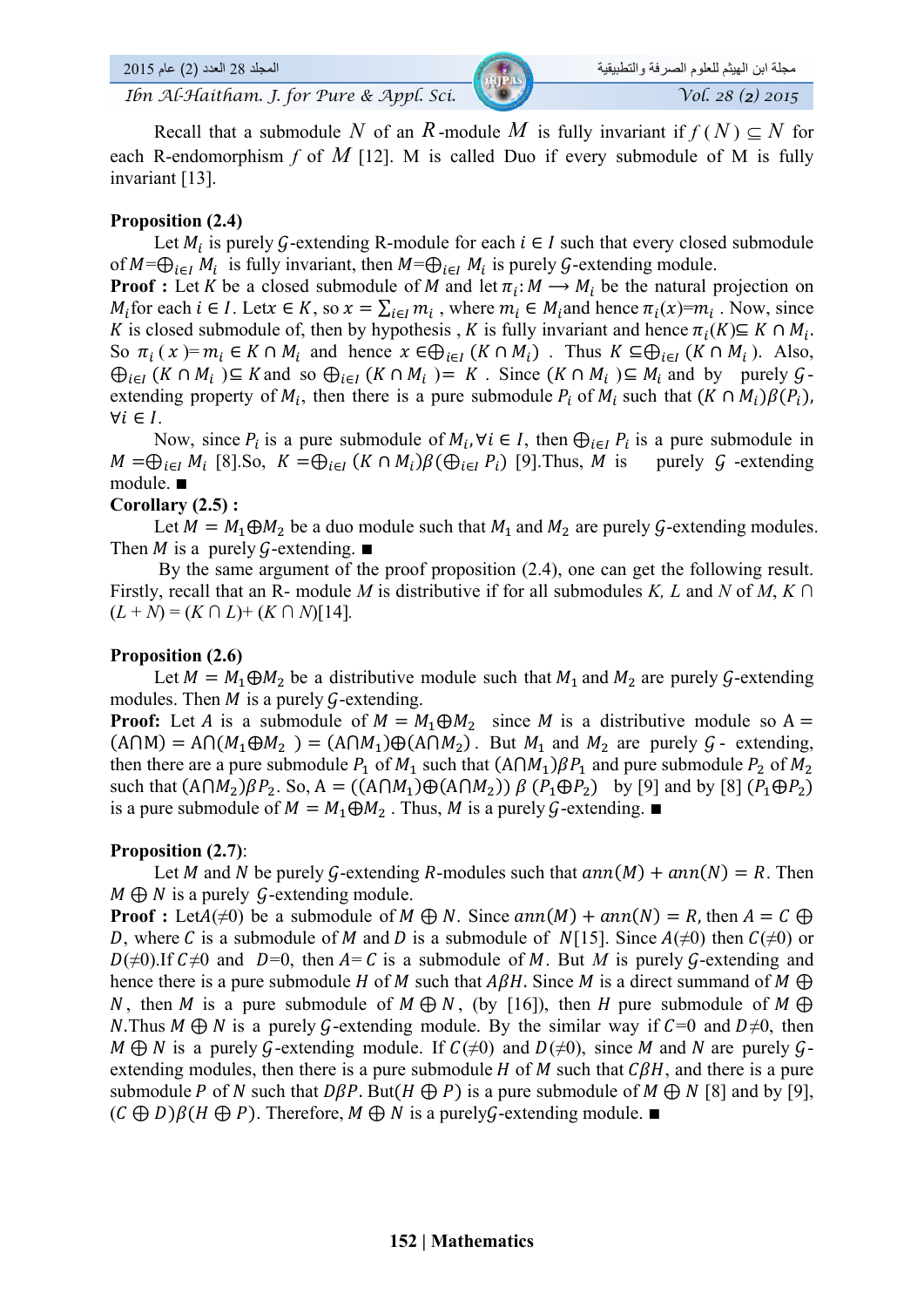#### **References**

1. Dung, N.V.; Huynh, D.V.; Smith, P.F. and Wisbauer R.: (1994), Extending modules, John Wiley and Sons, Inc. New York.

2. Fuchs, L.: (1995), Notes on generalized continuous modules, preprint.

3. Clark, J.: (1999), on purely extending modules, In Abelian groups an modules. Proceedings of the international conference in Dublin, Ireland, August 10-14, 1998 (ed. By Eklof, Paul C, etal.), Basel, Birkhasure, Trends in Mathematics, 353-358.

 4. Akalan, E., Birkenmeier G. F. and Tercan A. , (2009), Goldie Extending modules, Comm. Algebra 37: 2, 663-683.

5. Al- Zubaidey , Z. T.: (2005), On purely extending modules, MSc. Thesis, Univ. of Baghdad .

6. Azumaya, G. and Faccini A.: (1989), Rings of pure global dimension zero and Mittagleffler modules, J.pure Appl. Algbra, 62, 109-122.

7. Fieldhouse, D.J.: (1969), pure theories, Math. Ann. 184, 1-18.

8. Al- Bahraany B.H.: (2000), modules with pure intersection property, Ph.D. Thesis, Univ. of Baghdad.

9. Enas, M. Kamil: (2014), Goldie Extending (Lifting) modules, MSc. Thesis, Univ. of Baghdad.

10. Barnad, A.: (1981), Multiplication modules, J. Algebra 71, 174- 178.

11. Anderson, F.W. and Fuller K.R.: Rings and Categories of modules, Springer-Verlag. New York 1973.

12. Wisbauer, R.**:** (1991), Foundations of Module and Ring theory, reading: Gordon and Breach Science Publishers.

13. Lam, T.Y.: (1988), Lectures on Modules and rings, Springer-Verlag, Berin, Heidelberg. New York.

14. Erdogdu, V. : (1987), Distributive Modules, Can. Math. Bull 30, 248-254.

15. Abbas, M. S.**:** (1991), On fully stable modules, Ph.D. Thesis, Univ. of Baghdad.

16.Yaseen, S.H. : (1993), F-Regular Modules, M.Sc. Thesis, University of Baghdad.